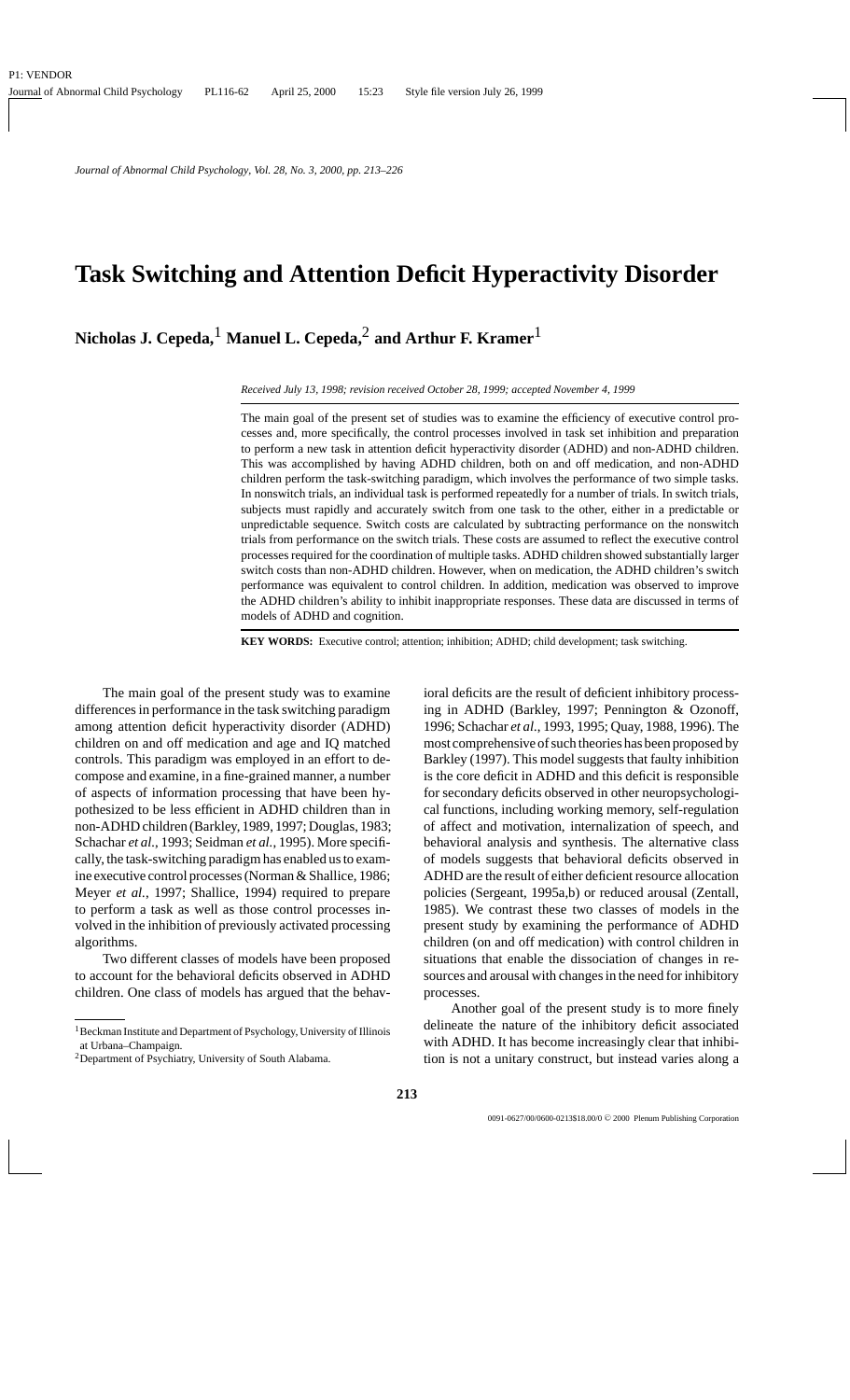number of dimensions (Neill & Valdes, 1996), and that different varieties of inhibition can be dissociated in certain populations, such as older adults (Kramer *et al.*, 1994). In the present study, we employ a relatively well-studied paradigm from Cognitive Psychology called the *taskswitching paradigm* to enable us to decompose the nature of inhibitory and executive control deficits observed in ADHD and, in addition, to examine the efficacy of pharmacologic intervention as a means to reduce inhibitory deficits in ADHD children.

# **EXECUTIVE CONTROL AND INHIBITION IN THE TASK-SWITCHING PARADIGM**

The task-switching paradigm involves the performance of two simple tasks, such as deciding whether a letter is a vowel or a consonant or deciding whether a number is odd or even. In one condition (i.e., the nonswitch baseline or repetition condition), the same task is repeated a number of times. In the second condition (i.e., the switch or alternation condition), subjects switch from one task to the other. The time required to complete the executive control processes necessary to switch from one task to another, such as the selection from long-term memory and configuration in working memory of the appropriate processing algorithms and the inhibition of previously used processing algorithms, is inferred from the increased response time (RT) observed when a task switch occurs, compared to the RT for the same task performed separately or in a run of trials of the same task (i.e., switch cost  $RT$  = switch trial  $RT$  – nonswitch trial RT).

Several interesting results been observed in the task switching paradigm. First, several investigators have obtained data which suggest that executive control processes and task component processes (i.e., processes used to perform the separate tasks such as encoding, stimulus evaluation, response selection, and response execution) are functionally independent. For example, Gopher (1996) reported that instructions concerning the likelihood and nature of a switch influenced switching time but not component task time (i.e., nonswitch time). Rogers and Monsell (1995) found that the time allotted to prepare for a task switch had a substantially larger influence on switch time than it did on component task time, whereas the presence of a warning cue influenced component task time but not switching time (see also Kramer *et al.*, 1999; Lauber *et al.*, 1996; Rubinstein *et al.*, in press). In summary, the results obtained in a number of studies suggest that the processes which support switching performance are distinct, at least in part, from those processes that support performance in the separate tasks.

Researchers have also argued that multiple executive control processes can be distinguished in the taskswitching paradigm. Rogers and Monsell (1995) had subjects perform a sequence of trials in which they alternated between sets of two trials in which they decided whether a letter was a vowel or a consonant, and then two trials in which they decided whether a digit was odd or even. Within this paradigm, Rogers and Monsell manipulated the response stimulus interval (RSI) between tasks from 150 and 1200 ms, and found substantial decreases in switch costs as the RSIs increased from 150 to 600 ms, but relatively stable switch costs between RSIs of 600 and 1200 ms. On the basis of these results, the authors concluded that two different executive control processes could be distinguished in the task-switching paradigm. They proposed that the decrease in switch costs observed when the RSI was increased from 150 to 600 ms were compatible with an endogenous, stagelike process of task reconfiguration that can be carried out in anticipation of the stimulus. This stagelike process likely requires the loading of processing algorithms required for the new task into working memory and the inhibition of the processing algorithms that are no longer appropriate. However, such an endogenous preparatory process cannot be the whole story because a substantial and stable switch cost remained as RSIs were increased from 600 to 1200 ms. To account for this effect, the authors argued that a component of the task reconfiguration process cannot be executed in advance of the stimulus, but instead is triggered only exogenously by the appearance of a stimulus associated with the task to be performed (see also Merian, 1996; Rubinstein *et al.*, in press).

Finally, a number of results suggest that executive control processes which are utilized in the task-switching paradigm can benefit from practice. For example, Jersild (1927) reported that task-switching time was reduced relative to component task time with practice for a large number of different task combinations. Rogers and Monsell (1995) also observed reduced switch costs with practice in their predictable task-switching paradigm (see also Gopher, 1996; Kramer *et al.*, 1999).

# **TASK SWITCHING AND THE WISCONSIN CARD SORTING TASKS: SIMILARITIES AND DIFFERENCES**

The task-switching paradigm bears a resemblance to another task, the Wisconsin Card Sorting Test (WCST) paradigm (Anderson *et al.*, 1991; Berg, 1948; Heaton, 1981), which has been used to examine the influence of ADHD on executive control. In the WCST paradigm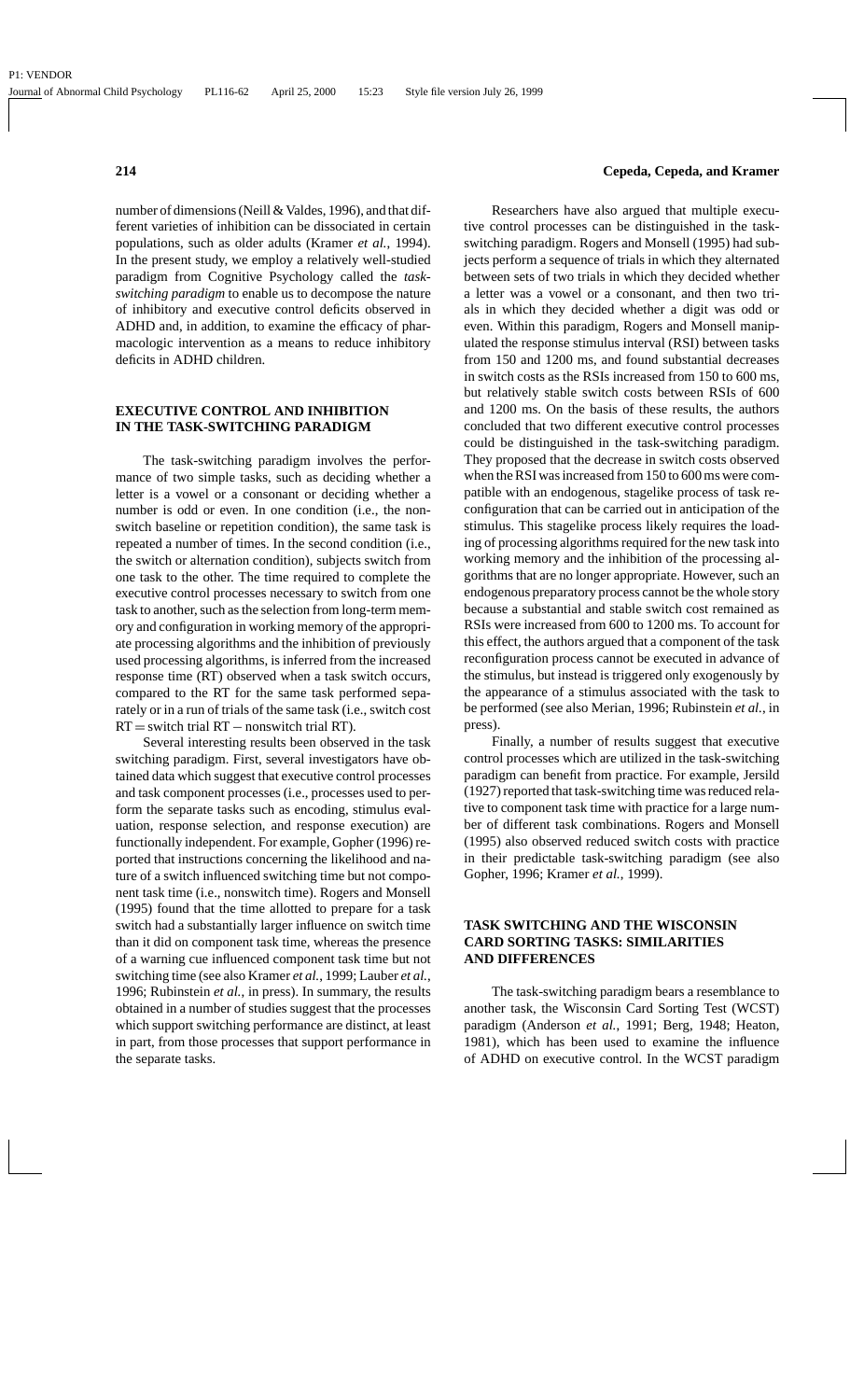subjects are required to sort cards into different piles on the basis of the number, shape and color of geometric objects that are printed on the cards. The subject is required to discover the sorting rule on the basis of feedback provided by the tester. Following ten correct sorts, the sorting rule is changed without warning and the subject must again discover the new sorting rule on the basis of tester feedback. Performance on the WCST, particularly measures of perseverative errors, has been found to be associated with frontal lobe lesions in human patients (Drewe, 1974; Heaton, 1981; Milner, 1963) and with activation of the dorsolateral prefrontal cortex (Berman *et al.*, 1995).

Given the hypothesis of decreased frontal lobe efficiency in ADHD children (Lou *et al.*, 1989; Sieg *et al.*, 1995), particularly with regard to the inhibition of inappropriate behavior (i.e., the old response once the rule has changed in the WCST task), it might be expected that these children would have difficulty performing the WCST task. Indeed, decreased performance has been found for ADHD children as compared to control subjects in 8 out of 13 studies reviewed by Barkley *et al.* (1992). Although a number of methodological problems could be responsible, in part, for these mixed results there are also a number of other possible reasons. For example, the WCST is a complex task that requires problem solving and efficient working memory to discover the new rule after a change in addition to the ability to inhibit inappropriate responses. In addition, given that the WCST task is untimed, the failure to consistently observe higher error rates among ADHD children might be the result of a speed/accuracy tradeoff (i.e., the ADHD children are increasing accuracy by taking more time to perform the task).

Given that the rules for task performance are predefined in the task-switching paradigm (Rogers & Monsell, 1995), performance in this paradigm does not depend on subjects' abilities to problem solve, as in the WCST task. The task-switching paradigm also includes the measurement of both RT and accuracy, so the possibility of speed/accuracy tradeoffs between control and ADHD groups can be evaluated. Finally, the task-switching paradigm includes a baseline (i.e., the nonswitch trials) against which switch performance can be compared. In summary, the task-switching paradigm offers a number of advantages if one is interested in ADHD effects on preparatory processes and inhibition.

#### **Experiment 1**

The present study was conducted to examine two primary issues. First, we were interested in determining whether performance differences between ADHD and

control children and also between medicated and unmedicated ADHD children would be general or specific. That is, we wanted to determine whether differences between groups would be specific to aspects of the task-switching paradigm that are associated with executive control processes, such as the inhibition of inappropriate task sets and responses and preparatory processes associated with switching between two different tasks. More specifically, we were interested in testing the hypothesis that unmedicated ADHD children would show substantially larger switch costs (i.e., switch cost  $RT = RT$  on switch trials – RT on nonswitch trials) than control children, suggesting deficient executive control processes and in particular the control processes necessary for the disengagement from one task and preparation for a subsequent task. We were also interested in determining whether medication would assist the ADHD children in more effectively employing executive control processes in the task-switching paradigm. That is, we wished to determine whether switch costs of ADHD children on medication would be equivalent to those observed for control children. Switch-specific performance differences would suggest processing differences attributable to executive control processes concerned with task preparation and inhibition, consistent with Barkley's (1997) executive function model of ADHD (see also Pennington & Ozonoff, 1996; Schachar *et al.*, 1993, 1995; Quay, 1988, 1996), whereas similar patterns of performance differences on switch and nonswitch trials would suggest more general information processing differences between ADHD and control children (and between ADHD children on and off medication).

Within the context of the experimental design employed in the present study, we predicted significant twoway interactions between subject group and trial type (switch vs nonswitch trials) for the medicated vs the unmedicated ADHD children and for the control vs unmedicated ADHD children, but not for the medicated ADHD vs the control children. That is, the executive control conception of ADHD predicts that unmedicated ADHD children will show a greater RT cost when required to switch between tasks than the same children on medication or control children. It is also conceivable that such switch costs will be further exacerbated when the response requirements conflict between the two tasks (i.e., on the incompatible vs on the response compatible trials in our paradigm).

The paradigm also enabled us to contrast inhibitory models of ADHD with resource allocation deficiency (Sergeant, 1995a,b) and arousal (Zentall, 1985) based conceptions of ADHD by comparing performance on nonswitch trials in switch and single-task blocks. It seems reasonable to assume that subjects will be more aroused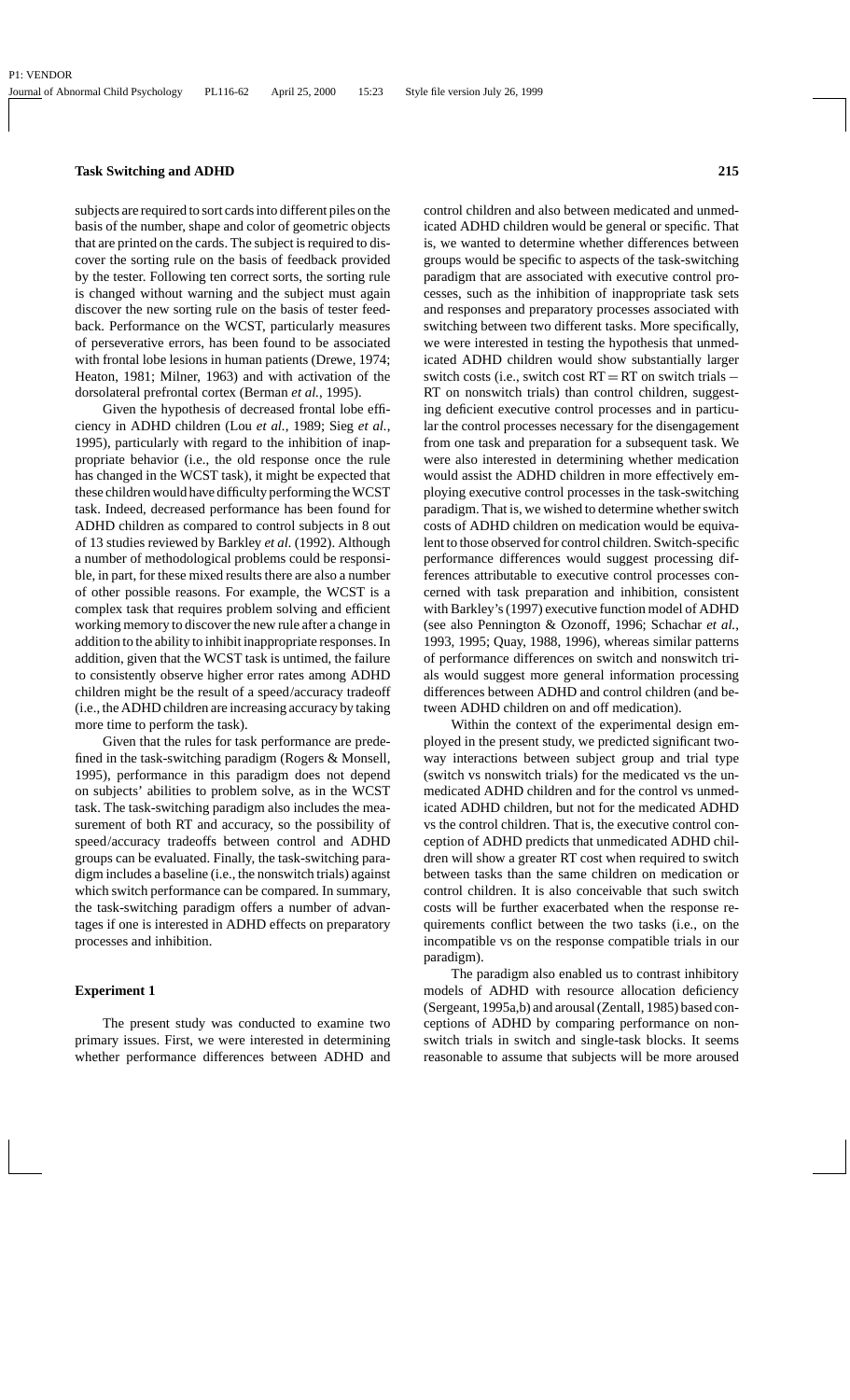in trial blocks in which task switches can occur (and also be more willing to allocate additional resources to maintain performance in these trial blocks) than in trial blocks in which it is certain that only a single task will be repeatedly performed. Therefore, the resource allocation/arousal models would predict poorer performance for ADHD than for control children for nonswitch trials in switch blocks than for these same trials in single-task blocks. However, the need for inhibitory processing is unlikely to differ between switch and single-task blocks for the nonswitch trials, and therefore inhibition-based models of ADHD would not predict a difference in performance for ADHD and control children on these trials.

Within the context of the experimental design employed in the present study, the resource allocation/arousal deficiency models predict a two-way interaction between group and block type (switch vs single-task blocks). That is, that unmedicated ADHD children would show larger costs to perform nonswitch trials in the switch than in the single-task blocks than the same children on medication and control children. However, executive control deficiency models of ADHD do not predict such an interaction.

In an effort to examine these theoretical questions, we asked the children to perform two simple tasks. On each trial, either 1 or 3 digits were presented on the computer screen. In one task, subjects were asked to indicate how many numbers were on the screen. In the other task, subjects were asked the value of the digits on the screen. Subjects performed each of these tasks separately in a block of trials (single-task blocks). In a third block of trials, subjects switched between the two tasks on every third trial (switch blocks).

Switch costs were computed in the switch-trial block by subtracting the nonswitch-trial RTs (i.e., trials on which the same task repeated) from switch-trial RTs (i.e., trials on which subjects switched from one task to the other). Performance was also contrasted between the single-task blocks and the nonswitch trials in the switch block in an effort to evaluate the performance costs associated with anticipating a switch between tasks.

Given that the two tasks both required responding with a 1 or a 3, we could also evaluate the difference in performance when both responses were compatible (i.e., when the task to be performed and the other task both required responding with a 1 or a 3) as compared to when the responses were incompatible. Incompatible responses in similar paradigms have previously been shown to be responded to more slowly and less accurately than compatible responses (Coles *et al.*, 1985; Eriksen & Eriksen, 1974; Eriksen *et al.*, 1985). Furthermore, the magnitude of the difference between compatible and incompatible responses has been reported to be larger for ADHD children than for control children in the Stroop paradigm, in which subjects are required to verbalize the color of the ink in which a response-compatible (e.g., the word *red* printed in red ink) or response-incompatible (e.g., the word *red* printed in blue ink) word is printed (Kenner *et al.*, 1993; Seidman *et al.*, 1995). Therefore, it is conceivable that ADHD children will produce slower RTs on the incompatible than on the compatible trials in our taskswitching study, and that the difference in task-switch cost between the subject groups might be increased on the incompatible as compared to the compatible response trials. Such a finding would be informative with respect to the nature of inhibitory deficits observed in ADHD.

#### **METHOD**

#### **Subjects**

Sixteen 6 to 12-year-old children with ADHD (average age  $= 8.9$  years,  $SD = 1.1$ ) and 16 age- and IQmatched controls (average age  $= 8.8$  years,  $SD = 1.4$ ) were run in this experiment. IQ was measured by the Kaufman K-Bit Brief Intelligence Test. The average K-Bit IQ composite scores were 93.6 (*SD* = 11.9) and 95.3 (*SD* = 13.0) for the ADHD and control children, respectively. All subject pairs (i.e., control/ADHD matched pairs) were within 0.7 years of age and 6 points on the K-Bit composite score. All children had normal or corrected-to-normal vision (20/40 or better), as measured by a Snellen acuity chart.

The ADHD subjects  $(n = 16)$  were from a clinical population of children receiving medical care from the second author (M. Cepeda) through the Mobile County, Alabama, Public School System Title I School Health Program. Because of funding regulations, any child receiving services for an educational handicap such as learning disabilities (LD) or mental retardation (MR) was not eligible for Title I services and thus no ADHD subjects for this study had a known learning disability or mental retardation. Thirty-one percent (5/16) had been screened prior to entry into the study for possible MR or LD (most often the Wechsler Intelligence Scale for Children–III and the Wechsler Individual Achievement test or Woodcock– Johnson Psychoeducational battery). None met Alabama Department of Education criteria for LD (based on a demonstrated discrepancy between ability and achievement by individual testing and actual academic classroom underachievement) or MR (deficits in both general intellectual functioning and adaptive behaviors).

The assessment included clinical interviews with parent(s) and subject, review of classroom observations made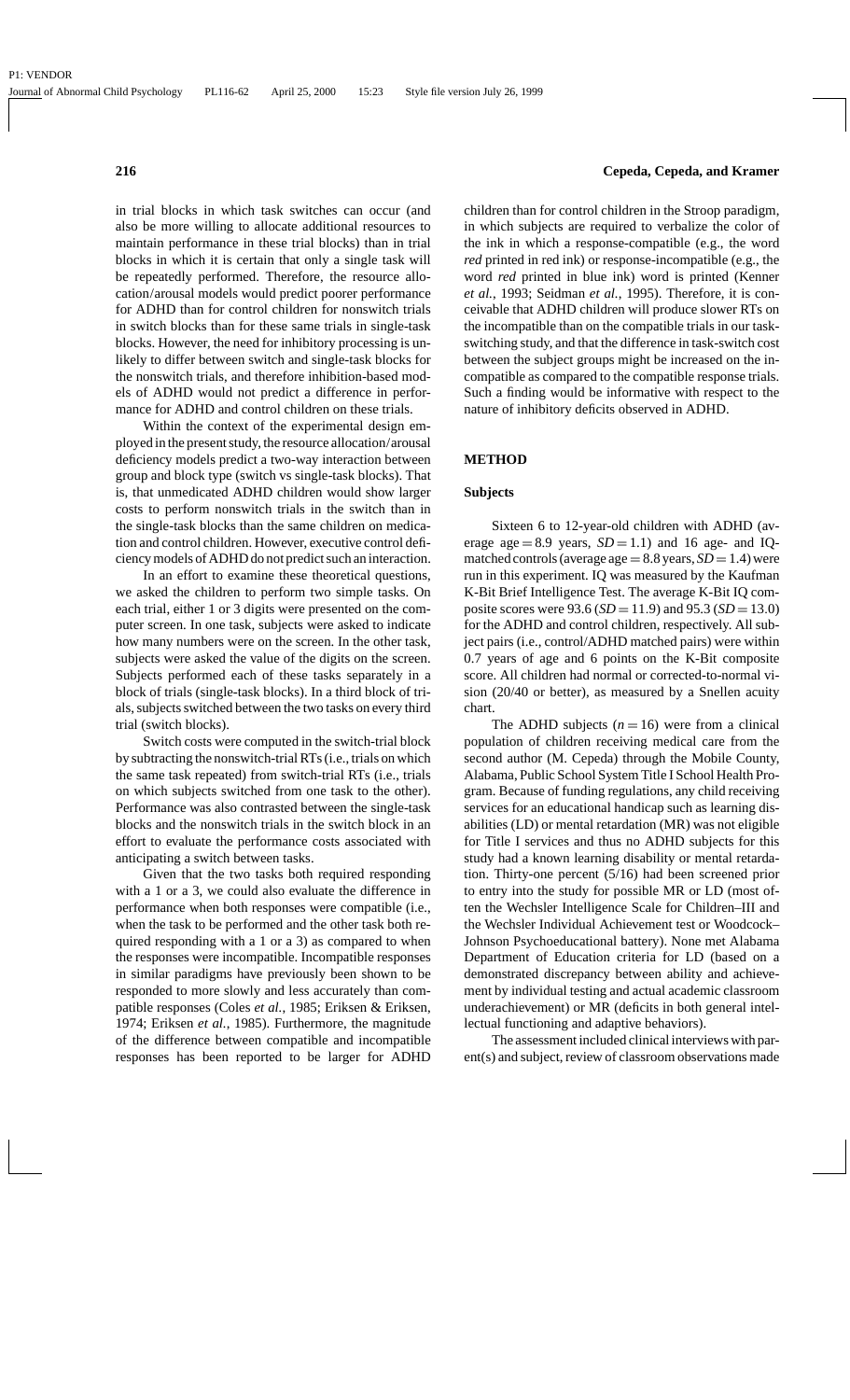#### **Task Switching and ADHD 217**

by three school personnel (teachers or teacher/administrators), and a narrative and/or behavior log by a mainstream classroom teacher. All subjects were positive for ADHD (based on DSM-III-R criteria) using the computerassisted version of the Diagnostic Interview Schedule for Children, Parent Version (CDISC-P), and positive for ADHD using *Diagnostic and Statistical Manual*, *Fourth Edition* (DSM-IV) clinical criteria. Subjects met DSM-IV criteria for either ADHD, combined type (i.e., met criteria for both the hyperactive/impulsive axis and inattentive axis), or the hyperactive/impulsive axis subtype. Eightyone percent of the children (13/16) were of the combined type and 19% (3/16) were of the hyperactive type alone. The mean Conners' Teacher Rating Scale-28 (CTRS-28) Hyperkinesis Index off medication was 24 (range 17– 30). The mean Hyperkinesis Index while using medication was 5 (range 2–10), for an average on-medication behavior improvement of 19 points. The dose of medication (methylphenidate) used for testing while the children were on medication was the individualized dose that had previously been shown to be clinically effective in the classroom (based on an improvement in the CTRS-28 Hyperkinesis Index). The average dose of methylphenidate was 15.3 mg (range 15–20 mg.). Medication was administered 30 to 90 min prior to experimental testing. With respect to demographics, the average family income was \$17,580 (range \$6,948 to \$67,600). Fifty-six percent of the children were white (9/16) and 44% (7/16) were African-American. Sixty-two percent (10/16) of the children were male.

The control subjects  $(n = 16)$  were recruited from a sample of children attending the Boys and Girls Clubs of Mobile, Alabama, Inc., after-school program (*n* = 8), and children  $(n = 8)$  who responded to advertisements in Champaign-Urbana, Illinois. The children from Mobile, Alabama, came from low (60% were from families with incomes at or below 80% of the median income of \$22,994 for the area) to moderate income families. The median income for control children's families from Champaign-Urbana was \$27,500 (range \$12,000–\$50,000). The two sites were necessary to obtain sufficient control children matched (pairs) for age and K-Bit scores with the ADHD children. For the combined total of control children from both sites, 50% (8/16) were white and 50% were African-American. Thirty-eight percent (6/16) of the control children were male. All of the control children were screened with the CTRS-28 and had Hyperkinesis Indices below 17 (mean  $= 6$ , range 3–10). Learning disability status of the control children was not known (and most likely reflected the general population prevalence of 10–20%). None of the control children were being prescribed (or had been prescribed in the past) psychotropic medications that might be used to treat ADHD.

Children with ADHD were tested on and off a dose of methylphenidate that produced scores on the CTRS-28 below the criteria for hyperkinesis (below 17), typically 15 mg. Controls were tested twice, both times unmedicated, to rule out practice effects that might occur in children with ADHD, who also were tested twice. Eight children with ADHD were unmedicated during the first session, and eight were unmedicated during the second session.

The research protocols were approved by the respective institutional review boards of the University of Illinois and the University of South Alabama. All of the children were volunteers.

#### **Stimuli**

Stimuli were presented at fixation. The four possible stimuli were either a single digit (1 or 3) or three digits (1 1 1 or 3 3 3). In other words, either one or three numeric 1s or 3s were presented. Above each target stimulus, either the words, "What number?" or the words "How many?" appeared, depending on which task was being performed on that trial.

## **Apparatus**

Children with ADHD and controls in Alabama were run using an IBM ThinkPad 760 laptop computer (Intel Pentium-75) with a 12.1 inch active matrix LCD screen. Responses were made using the 1 and 3 keys on an IBM numeric keypad attached to the laptop. Controls in Illinois were run on Gateway 2000 desktop computers (Intel 486- 33) with 14 inch RBG monitors. Responses were made on the numeric keypad attached to a standard 101-key keyboard. Subjects sat about 60–80 cm from the monitor or laptop screen. This distance allowed easy discrimination of the stimuli.

## **Procedure**

Children with ADHD were run at the University of South Alabama Department of Psychiatry during routine physician visits for medication management. Controls were run either at the Boy's and Girl's Club in Mobile, Alabama, or at the Beckman Institute of the University of Illinois at Urbana-Champaign. The room was dimly lit and at least one experimenter, and sometimes also a parent, sat in the room with the child, out of the child's field of view. For the control children, the K-Bit was administered and demographic information was collected during the first session. For the children with ADHD, analogous data had been collected during earlier office visits.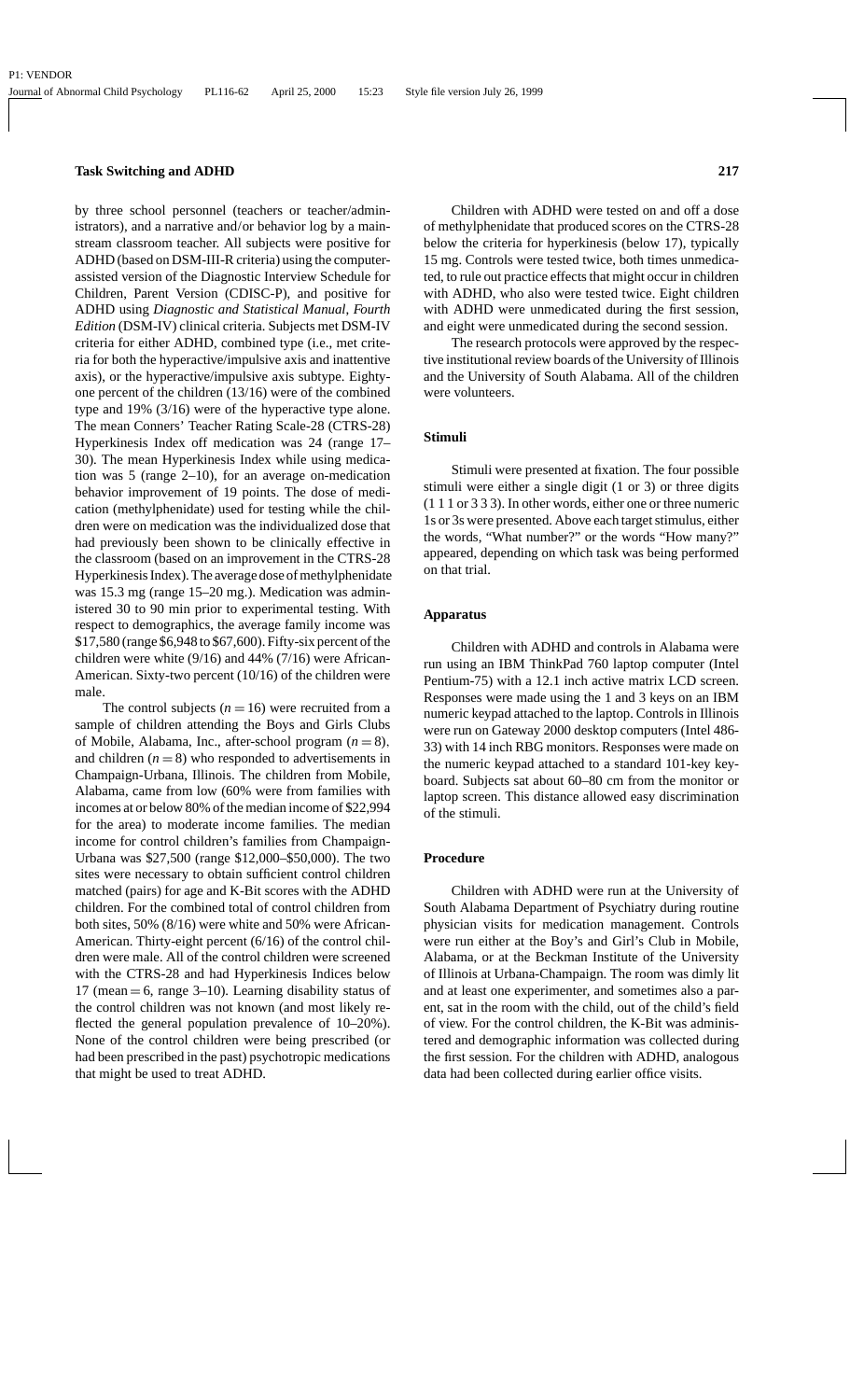Three separate blocks of trials of the task-switching paradigm were administered during each experimental session. The first block included only "What number?" trials, the second included only "How many?" trials, and the third block (task-switching block) alternated between these two tasks after every second trial. For the first block, subjects were to identify the numeric value of the digits presented, and for the second block, subjects were to identify the number of digits on the screen. Half the trials contained stimuli that were response compatible (i.e., the task that was currently being performed and the other task—1 or 3 3 3) and half the trials contained responseincompatible stimuli (1 1 1 or 3).

The first two blocks contained 24 experimental trials each, and the third block contained 72 experimental trials. Trials were subject-paced, in which a response on one trial initiated the next trial. A variable response–stimulus interval (RSI) of 300–600 ms was used for all blocks. In all blocks, the task cue appeared at the same time the imperative stimulus appeared. When errors were made, a 100-ms, 1000-Hz tone sounded. Total time to complete the experiment was about 15–20 min. Sufficient practice to learn the task, typically 10–20 trials, was provided before each block. Breaks were allowed between blocks, when needed. Figure 1 illustrates the time course of an experimental trial.

### **RESULTS AND DISCUSSION**

The data, reaction times (RT) and errors, obtained in the task switching paradigm were submitted to a series of analyses of variance (ANOVAs).<sup>3</sup> Mean RTs included only correct trial responses. False alarms (responses faster than 200 ms) were rare, with fewer than 1% false alarms for all experimental groups and conditions. Therefore, trials on which a false alarm occurred were not analyzed further.

## **Comparison of Switch and Nonswitch Trials in Switch Blocks**

Table I presents the mean of the median RTs obtained from the ADHD children, on and off medication, and the control children. The comparable error rate data are also presented in Table I. These data were analyzed in a number of ANOVAs that all included the within-subjects factors of trial type (nonswitch and switch trials within the trial



**Fig. 1.** An illustration of the trial sequence in the switch block of Experiment 1. A task change occurred after every second trial. Nonswitch blocks followed the same time course, but the task did not alternate every second trial. RSI refers to response– stimulus interval.

block in which tasks switched after every two trials) and response compatibility (compatible or incompatible responses in the currently relevant and irrelevant task). In our first set of ANOVAs we compared ADHD children on and off medication. For RT, significant main effects were obtained for compatibility  $(F(1, 15) = 4.9, p < .05)$  and trial type  $(F(1, 15) = 23.8, p < .01)$ . RTs were faster when the responses for the two tasks were compatible than when they were incompatible. RTs were also faster for nonswitch trials (in trial blocks in which task switches could occur) than they were for trials on which subjects switched from one task to the other. Error rates were higher for the incompatible than for the compatible response conditions

<sup>&</sup>lt;sup>3</sup>Preliminary analyses indicated statistically equivalent performance for the control children from Alabama and Illinois in the task-switching paradigm. Therefore, these two groups of control children are combined in all comparisons with the ADHD children.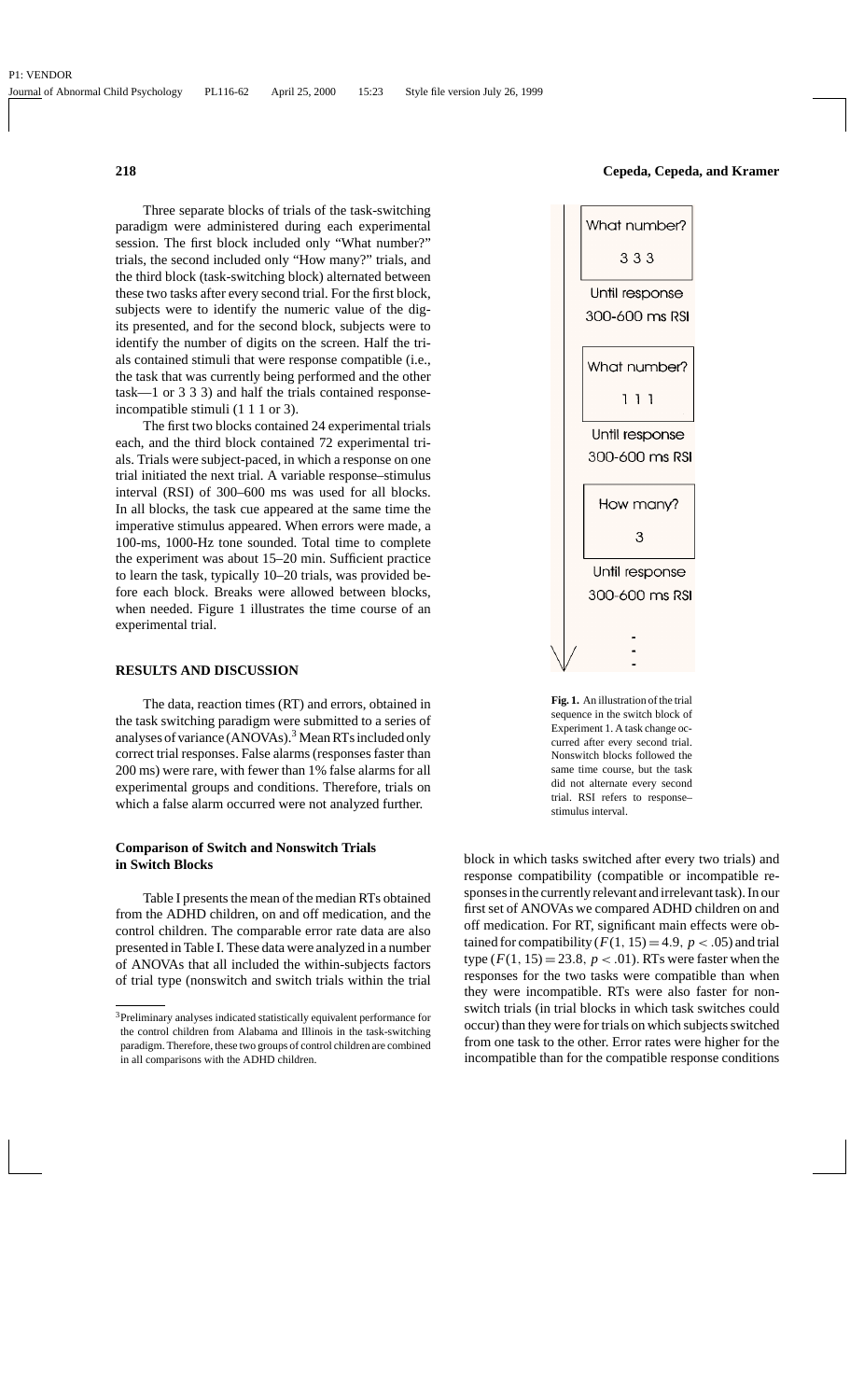|                      |                        | Trial type    |                  |             |
|----------------------|------------------------|---------------|------------------|-------------|
|                      |                        | Switch trials | Nonswitch trials | Single task |
| <b>Reaction time</b> |                        |               |                  |             |
| Group                | Response compatibility |               |                  |             |
| Medicated            | Compatible             | 2213 (217)    | 1987 (228)       | 828 (67)    |
|                      | Incompatible           | 2274 (267)    | 2011 (222)       | 871 (69)    |
| Unmedicated          | Compatible             | 1967 (151)    | 1763 (254)       | 885 (57)    |
|                      | Incompatible           | 2470 (257)    | 1775 (134)       | 915 (57)    |
| Control              | Compatible             | 1675 (189)    | 1532 (182)       | 727 (52)    |
|                      | Incompatible           | 1917 (180)    | 1726 (198)       | 803 (89)    |
| Error rate           |                        |               |                  |             |
| Group                | Response compatibility |               |                  |             |
| Medicated            | Compatible             | 1.5(0.7)      | 2.6(1.0)         | 0.0(0.0)    |
|                      | Incompatible           | 10.6(2.8)     | 12.7(3.3)        | 0.0(0.0)    |
| Unmedicated          | Compatible             | 3.7(2.1)      | 4.3(1.8)         | 0.0(0.0)    |
|                      | Incompatible           | 18.7(3.3)     | 17.6(4.0)        | 0.0(0.0)    |
| Control              | Compatible             | 2.5(1.3)      | 3.6(2.0)         | 0.0(0.0)    |
|                      | Incompatible           | 14.1(2.8)     | 15.8(3.3)        | 0.0(0.0)    |

**Table I.** Reaction Times (RTs) Presented in ms and Error Rates Presented in Percent Error for All Conditions in Experiment 1 (Standard Errors Shown in Parentheses)



**Fig. 2.** Switch costs (switch costs = switch trial RT − nonswitch trial RT) for the ADHD and control children in Experiment 1.

 $(F(1, 15) = 26.2, p < .01)$ . The groups did not differ significantly on the error rate measure.

More important, however, was the significant twoway interaction between medication and trial type  $(F(1, 15) = 6.1, p < .05)$ . Switch RT costs were larger for the ADHD children when they were unmedicated than when they were medicated. Although the three-way interaction between group, response compatibility, and trial type was not significant, the larger switch cost for the unmedicated than for the medicated ADHD children appears to be largely due to the performance difference in the incompatible response condition (Fig. 2). This issue will be addressed further in the discussion of Experiment 2.

In any event, it would appear that medication was helpful in assisting the ADHD children in the effective use of the control processes necessary for rapidly switching between the two tasks. Furthermore, the medication effect was quite selective. That is, medication did not significantly influence performance on the nonswitch trials, presumably because such trials place only minimal demands on executive control processes (Gopher, 1996; Kramer *et al.*, 1999; Rogers & Monsell, 1995; Rubinstein *et al.*, in press).

In our second set of ANOVAs, we contrasted the performance of the control children and the unmedicated ADHD children. Significant main effects were obtained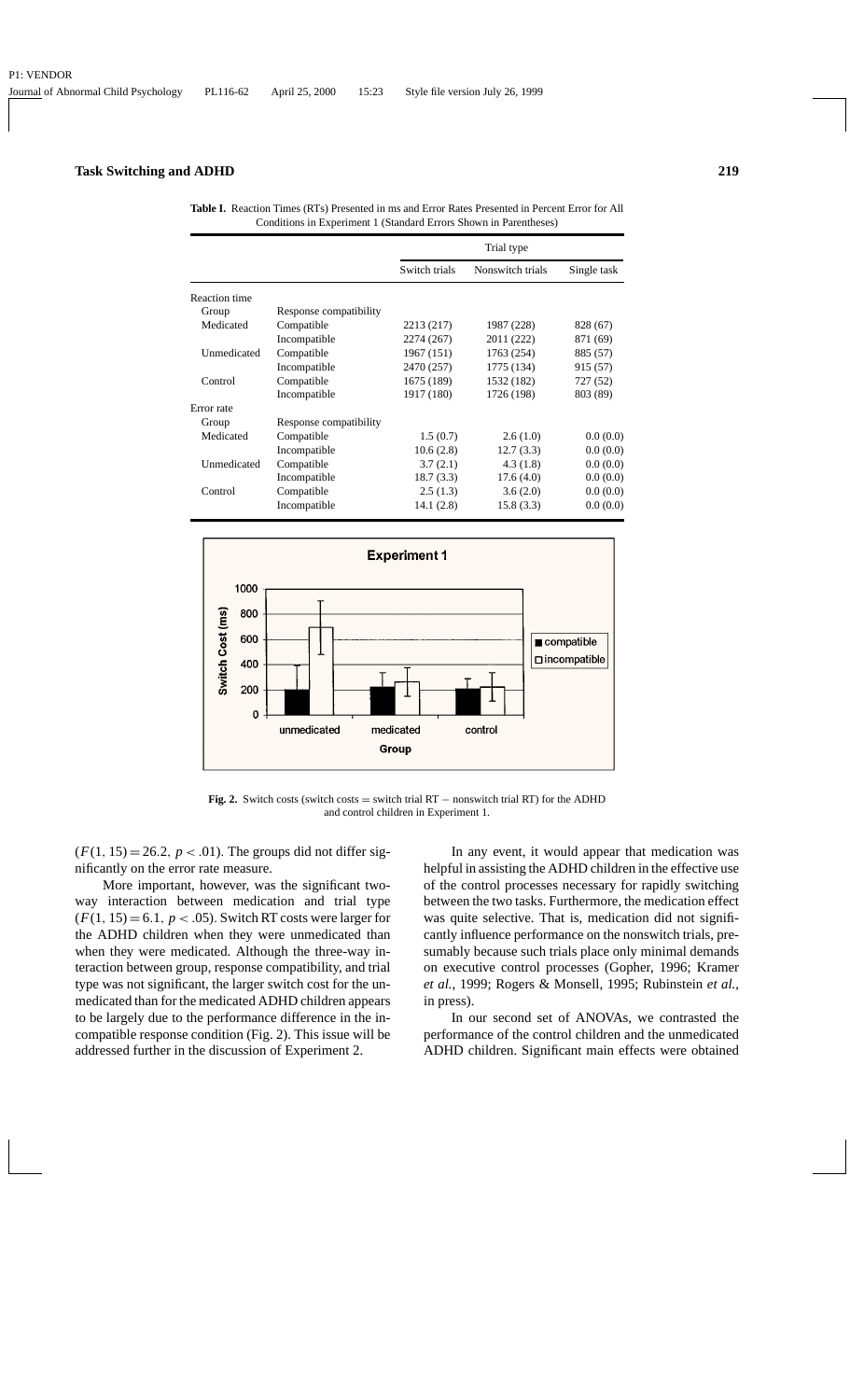for compatibility for RT  $(F(1, 15) = 15.3, p < .01)$  and error rate  $(F(1, 15) = 51.9, p < .01)$  and for trial type  $(F(1, 15) = 35.0, p < .01)$  for RT. Subjects were faster and more accurate when responding on the compatible than on the incompatible trials. Subjects were also faster on the nonswitch than on the switch trials. More importantly, however, we obtained a significant two-way interaction between the trial type and group factors  $(F(1, 15)) =$ 5.6,  $p < .05$ ) for RT. This result is quite similar to that obtained for the contrast between the ADHD children on and off medication. ADHD children off medication appear to have more difficulty disengaging from one task and switching to another task than the same children on medication as well as control children.

In our third set of ANOVAs we contrasted the performance of the control children and the ADHD children on medication. Significant main effects were obtained for compatibility for RT  $(F(1, 15) = 5.5, p < .05)$ and error rate  $(F(1, 15) = 31.3, p < .01)$  and for trial type  $(F(1, 15) = 13.0, p < .01)$  for RT. Subjects were faster and more accurate when responding on the compatible than on the incompatible trials. Subjects were also faster on the nonswitch than on the switch trials. Unlike the previous sets of analyses, ADHD children on medication and control children did not differ in the magnitude of their switch costs (i.e., the interaction between trial type and group was not significant,  $p > .75$ ). Thus, these results suggest that the executive control processes required to successfully perform the task-switching paradigm are just as efficient for ADHD children on medication as for non-ADHD control children. Tannock, Schachar, and Logan (1995; see also Tannock *et al.*, 1989) came to a similar conclusion on the basis of finding that medicated ADHD children were as effective at aborting a simple motor response as control children. The present results extend those obtained by Tannock *et al.* by showing that the medication benefits generalize beyond the inhibition of a simple motor response to the inhibition of choice responses and the preparation to perform another task.

## **Comparison of Nonswitch Trials in Single Task Blocks and Switch Blocks**

In an additional set of analyses, we contrasted performance on the single-task blocks with performance on the nonswitch trials in the switch blocks for the medicated and unmedicated ADHD and control children. These data are presented in Table I for the mean RT and error rates. These analyses enabled us to ask whether the context in which identical (nonswitch) trials were performed would have a larger influence on unmedicated ADHD children than the medicated ADHD or control children. Assuming that the children would be more anxious and aroused on the switch blocks than on the single-task blocks (due to the greater task requirements on the switch blocks), resource allocation/arousal models of ADHD (Sergeant, 1995a,b; Zentall, 1985) would predict that performance would be differentially impaired for the ADHD children, even for the nonswitch trials, in the switch blocks. However, inhibitionbased models of ADHD (Barkley, 1997; Pennington & Ozonoff, 1996; Schachar *et al.*, 1993, 1995; Quay, 1988, 1996) would not predict differential performance impairment for ADHD and control children in these situations given that neither task sets nor responses needed to be inhibited on the nonswitch trials.

In our first set of ANOVAs, we compared ADHD children on and off medication. A significant main effect was obtained for block type for RT  $(F(1, 15) = 113.7, p <$ .01) and error rate  $(F(1, 15) = 24.6, p < .01)$ . RTs were faster and error rates were lower on the nonswitch trials in the single-task blocks than in the switch blocks. A significant two-way interaction was also obtained for the trial block and compatibility factors for error rate  $(F(1, 15) = 18.4, p < .01)$ . Error rates were increased to a greater extent on the incompatible than the compatible nonswitch trials in the switch blocks. Interestingly, however, we failed to observe a significant main effect of medication or an interaction of the medication condition with task factors. Therefore, although context did influence performance, with better performance observed in the single-task blocks than in the switch blocks for the nonswitch trials, medication level did not modulate performance level.

Similar patterns of effects were obtained for our other two group comparisons. We obtained a significant main effect of block type for RT  $(F(1, 15) = 37.3, p < .01)$  and error rate  $(F(1, 15) = 73.4, p < .01)$  for the ANOVA that included control children and ADHD children off medication. A significant two-way interaction was also obtained for the block type and compatibility factors  $(F(1, 15)) =$ 34.8,  $p < .01$ ) for error rate. Error rates were highest for the incompatible trials on the switch blocks. The same effects were significant for the comparison of the ADHD children on medication and the control children. We obtained a significant main effect of block type for RT  $(F(1, 15) = 60.1, p < .01)$  and error rate  $(F(1, 15) = 27.7,$  $p < .01$ ) and a significant two-way interaction  $(F(1, 15)) =$ 21.9,  $p < .01$ ) for the block type and compatibility factors for error rate.

In summary, the analyses of the nonswitch trials indicated poorer performance in the switch blocks than in the single-task blocks, presumably due to the requirement to deal with increased complexity in the form of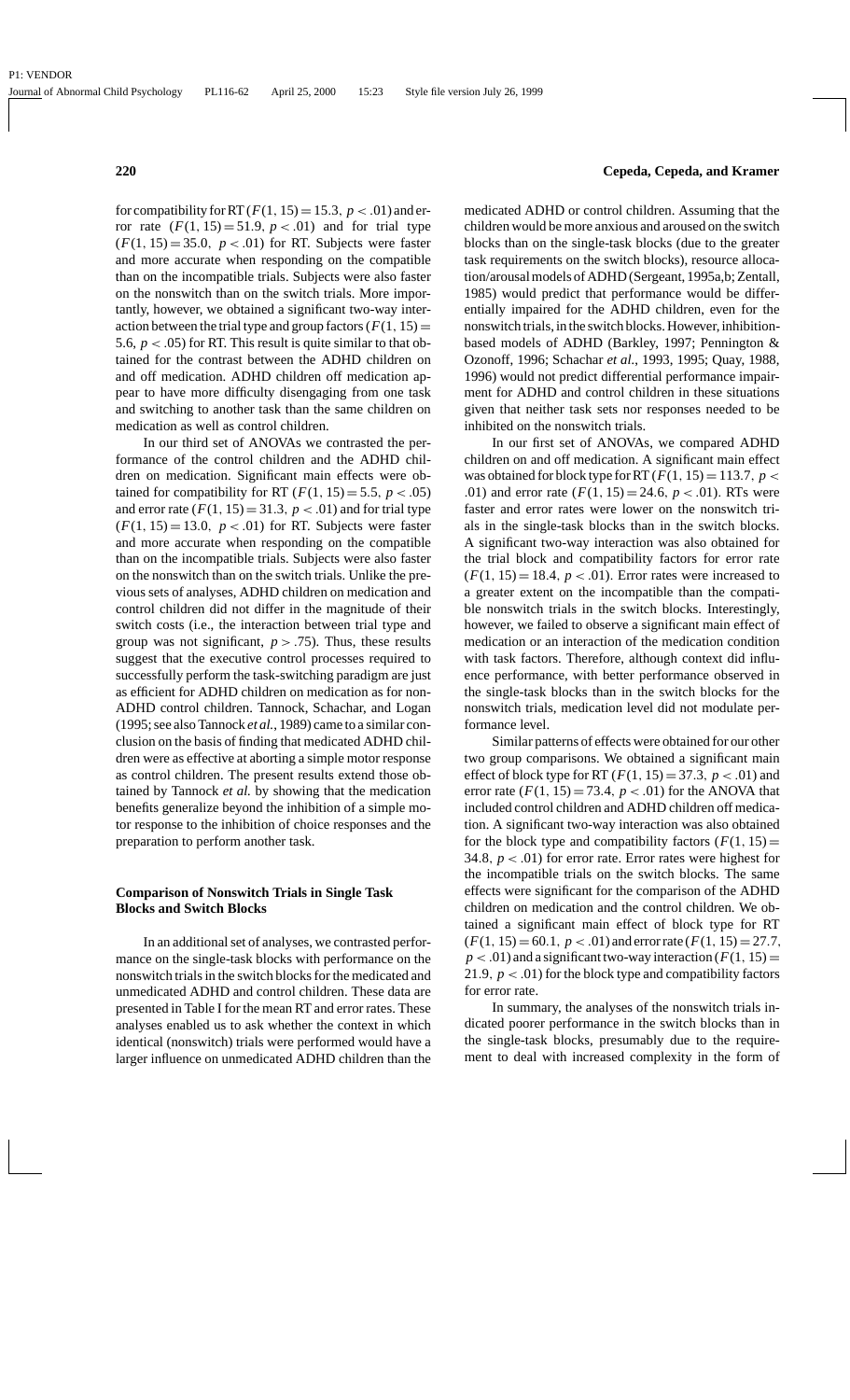maintaining multiple task sets in the switch blocks. Interestingly, the two ADHD groups (i.e., children on and off medication) and the control children showed equivalent performance costs for the nonswitch trials in the switch blocks as compared to performance in the singletask blocks. Thus, contrary to arousal/resource allocation models of ADHD (Sergeant, 1995a,b; Zentall, 1885) it would appear that both ADHD and non-ADHD children can cope effectively with task complexity per se. However, consistent with inhibition-based models of ADHD (Barkley, 1997; Pennington & Ozonoff, 1996; Schachar *et al.*, 1993, 1995; Quay, 1988, 1996), ADHD children, particularly when unmedicated, have greater difficulty in shifting dynamically between tasks than do non-ADHD children.

#### **Experiment 2**

The results of the first study established that unmedicated ADHD children have a specific difficulty in disengaging from one task and switching attention to another task. However, methylphenidate appears to abolish this performance decrement, consistent with other studies in the literature that have examined ADHD-related processing deficits in the inhibition of simple motor responses (Tannock *et al.*, 1989, 1995). That is, medicated ADHD children appear to be as efficient as non-ADHD children at inhibiting motor responses and switching dynamically between tasks.

Although this finding is important with regards to the proposal that ADHD results in a deficit in behavioral inhibition (Barkley, 1997), it is worth noting that in Experiment 1 the children could predict when a task switch would occur. That is, task switching occurred in a regular pattern, with a new task to be performed every third trial. However, this version of the task-switching paradigm differs in a number of ways from real-world situations that require switching between tasks or task components. For example, when riding a bicycle, a child must coordinate a number of tasks including lane tracking, monitoring for pedestrians and motor vehicles, and thinking about school or extracurricular activities. In many situations, the focus on one or several of these tasks must switch rapidly and unpredictably, often after performing one task for a considerable amount of time (e.g., having to swerve rapidly to avoid an automobile after pedaling for a considerable amount of time on a deserted roadway).

An important unanswered question is whether the results obtained in Experiment 1 will generalize to such a situation. That is, a situation in which task switches occur unpredictably, often after repeating a single task a multitude of times. Indeed, one might expect that both

the inhibition of the previously performed task and the rapid preparation for the new task would be more difficult in such a situation, as compared to the situation examined in Experiment 1, with frequent and predictable task switches. Furthermore, given the often-reported difficulties that ADHD children have with tasks requiring such executive control processes (Barkley, 1989, 1997; Douglas, 1983; Schachar *et al.*, 1993; Seidman *et al.*, 1995), it is conceivable that larger and more robust switch costs might be obtained for unmedicated than for medicated ADHD children when task switches occur unpredictably and infrequently than when they occur predictably and often, as in Experiment 1.

In an effort to investigate this issue, we had ADHD children, on and off medication, perform in a taskswitching paradigm in which a task switch would occur anywhere from four to eight trials following the previous switch. The main question was whether the influence of methylphenidate would be sufficient to reduce switch costs substantially with infrequent and unpredictable task switches, as had been the case with frequent and predictable switches in Experiment 1. An affirmative answer would provide more confidence that medication would be effective in enhancing the executive control processes necessary for the coordination of multiple tasks in real-world settings.

Within the context of the experimental design employed in the present study, we predicted a significant three-way interaction for the medication (ADHD children on and off medication), trial type (trial after a switch vs a later trial), and response compatibility (responsecompatible vs response-incompatible trial) factors. That is, we predicted that unmedicated ADHD children would be much slower to respond following a task switch than task continuation, particularly when the the responses to the two tasks were incompatible, than the same children when medicated. This prediction is consistent with executive control models of ADHD. The enhanced switch cost with incompatible responses for the unmedicated ADHD children is anticipated given the unpredictable nature of the switches in the current paradigm (as compared to the predictable nature of the switches in Experiment 1), and therefore the need for greater executive control to inhibit the inappropriate response.

## **METHOD**

#### **Subjects**

Twenty-two 6 to 12-year-old children with ADHD were run in this experiment. Subjects ranged in age from 6.7 to 12.5 years, and K-Bit composite scores ranged from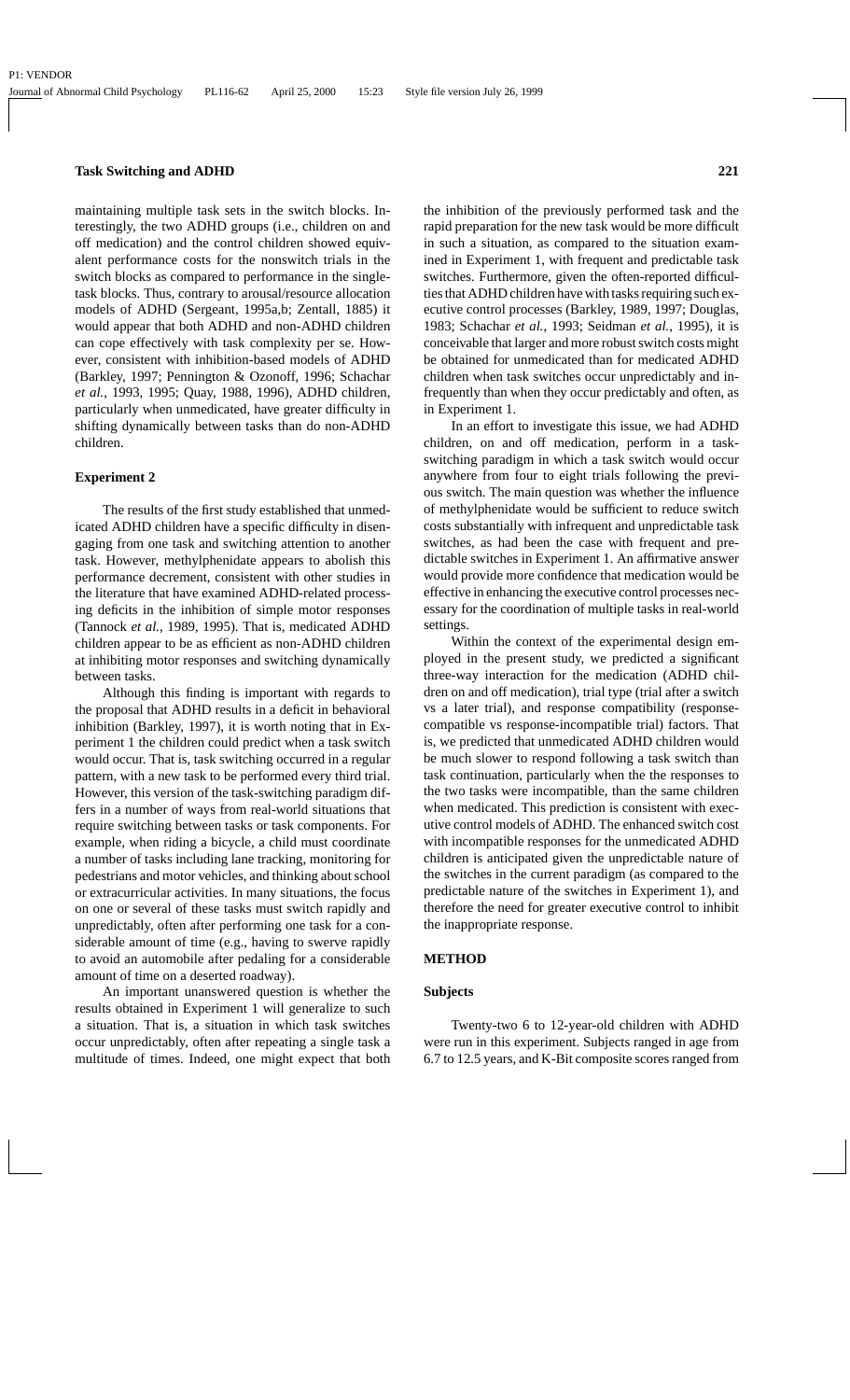55 to 116. The average age was 10.6 years old and the average K-Bit composite score was 86.

The 22 ADHD children who participated in this study came from the same referral source and met the same clinical criteria for participation as the ADHD children in Experiment 1. Three of the children had also participated in Experiment 1. All of the children were positive for ADHD (DSM-III-R criteria) using the CDISC-P, and positive for ADHD (DSM-IV criteria) using the clinical assessment by the second author. Seventy-three percent (16/22) met DSM-IV criteria for ADHD, combined type, and 27% (6/22) for the hyperactive/impulsive type. The mean CTRS-28 Hyperkinesis Index off medication was 26 (range 18–30). The mean Hyperkinesis Index while using medication was  $6$  (range 0–12), for an average onmedication improvement of 20 points. Thirty-six percent (8/22) had been tested for possible MR or LD and did not qualify for such educational services (during the academic year following completion of the study, two children not previously tested did qualify for LD educational services). The median family income was \$15,538 (range \$6,948– \$35,360). Fifty-five percent (12/22) were white and 45% (10/22) were African-American. Seventy-seven percent (17/22) of the children were male.

Children were tested twice, both on and off methylphenidate. Eleven children were unmedicated during the first session, and eleven were unmedicated during the second session.

## **Stimuli**

The same stimuli were used as in Experiment 1.

## **Apparatus**

The same apparatus was used as in Experiment 1.

# **Procedure**

The basic procedure for administering the experiment did not differ from Experiment 1. The same general trial layout as in Experiment 1 was followed. The only major difference between Experiment 1 and Experiment 2 was that the task changed unpredictably after 3–7 trials during Experiment 2, rather than predictably every third trial, as in Experiment 1. In addition, no single-task only trials were run in the present study.

Five hundred experimental trials were run for each subject. Total time to complete the experiment was about 20–25 min.

# **RESULTS AND DISCUSSION**

The mean RT and error rate data obtained in the present study are presented in Table II. The switch cost RTs are presented in Fig. 3. As can be seen from the data,

Trial number following switch 1234567 Reaction time Group Response compatibility Medicated Compatible 1723 1555 1544 1533 1502 1488 1451 (106) (93) (82) (82) (79) (82) (95) Incompatible 1838 1764 1634 1637 1626 1611 1475 (82) (101) (78) (74) (86) (94) (68) Unmedicated Compatible 1749 1685 1719 1620 1586 1588 1561  $(116)$   $(118)$   $(122)$   $(118)$   $(110)$   $(147)$   $(100)$ Incompatible 2204 1883 1779 1736 1808 1724 1617 (136) (122) (109) (118) (138) (117) (121) Error rate Group Response compatibility Medicated Compatible 4.0 3.2 4.3 3.1 2.3 3.0 1.9  $(1.4)$   $(1.0)$   $(1.6)$   $(0.8)$   $(0.9)$   $(0.9)$   $(0.9)$ Incompatible 25.4 18.7 16.6 16.2 13.0 12.8 9.8  $(4.4)$   $(3.8)$   $(3.9)$   $(4.2)$   $(3.0)$   $(2.9)$   $(3.2)$ Unmedicated Compatible 4.2 4.8 5.1 4.9 4.4 5.6 1.5  $(1.0)$   $(1.4)$   $(1.5)$   $(1.6)$   $(1.6)$   $(1.6)$   $(0.8)$ Incompatible 29.2 19.0 16.1 15.5 16.1 16.6 12.6  $(3.8)$   $(3.5)$   $(3.2)$   $(2.8)$   $(3.4)$   $(3.4)$   $(3.2)$ 

**Table II.** Reaction Times (RTs) Presented in ms and Error Rates Presented in Percent Error for All Conditions in Experiment 2 (Standard Errors Shown in Parentheses)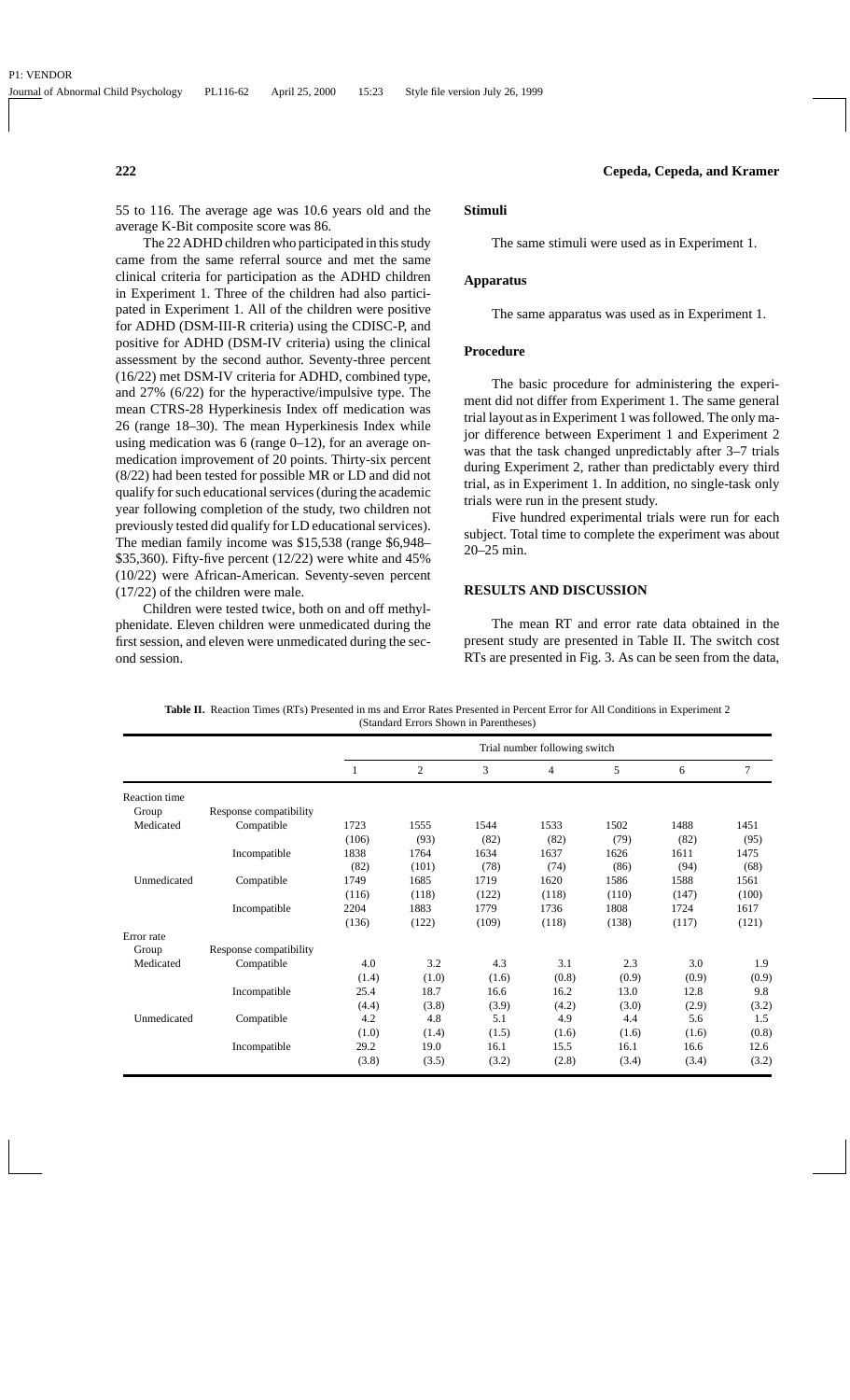

**Fig. 3.** Mean switch costs (switch cost = RT on the first trial following a switch  $- RT$  on the seventh trial following a switch) for the unmedicated and medicated ADHD children in Experiment 2.

a large switch cost is present on the first trial following a task switch, with substantially faster and more accurate performance on subsequent trials following a switch. It also appears that the compatibility effect (i.e., the difference in RT between incompatible and compatible response trials) interacts with the magnitude of the switch cost.

In order to quantify these observations we submitted the mean RT and error rate data to three-way ANOVAs with medication (on and off medication), trial type (first trial after the switch and seventh trial after a switch), and response compatibility as factors.<sup>4</sup> Significant main effects were obtained for compatibility for RT  $(F(1, 21)) =$ 9.6,  $p < .01$ ) and error rate  $(F(1, 21) = 38.3, p < .01)$  and for trial type for RT  $(F(1, 21) = 37.7, p < .01)$  and error rate  $(F(1, 21) = 52.5, p < .01)$ . Responses were slower and less accurate for the trial after the switch than for the seventh trial after the switch and for the incompatible than for the compatible response trials.

Significant two-way interactions were obtained for RT  $(F(1, 21) = 14.9, p < .01)$  and error rate  $(F(1, 21) =$ 46.7,  $p < .01$ ) for trial type  $\times$  compatibility and for RT for compatibility  $\times$  medication ( $F(1, 21) = 6.1$ ,  $p < .01$ ). RTs were slower and error rates were higher for the response incompatible than for the response compatible trials on the trial following a task switch than for subse-

quent trials. The compatibility effect was also larger for the ADHD children when unmedicated than when they were medicated. More important, however, was the significant three-way interaction for medication  $\times$  trial type  $\times$  compatibility for RT  $(F(1, 21) = 7.0, p < .01)$ . As can be seen in Fig. 3, switch costs (i.e., switch costs  $= RT$  on the trial following a switch − RT on subsequent trials) were larger for the ADHD children when unmedicated on the incompatible response trials than for the same children when medicated.

In summary, the larger switch costs for the ADHD children when unmedicated than when medicated replicate and extend the results obtained in Experiment 1. It would appear that methylphenidate improves ADHD children's ability to inhibit inappropriate task procedures and prepare for a new task regardless of whether the task switch is frequent and predictable or infrequent and unpredictable.

The results from the present study also clarified the nonsignificant trend observed in Experiment 1 of the larger switch cost for the incompatible than for the compatible response trials for the unmedicated than for the medicated ADHD children. The present results suggest that switch costs are magnified, particularly for the unmedicated ADHD children, when the children must also attempt to suppress or inhibit an inappropriate response. This finding is consistent with previously reported difficulties that unmedicated ADHD children have in the Stroop task (Krener *et al.*, 1993; Pennington *et al.*, 1993; Seidman *et al.*, 1995), that is a task which requires that subjects respond to the color of the ink in which a word is printed and ignore the semantic content of the word. One interesting question

<sup>4</sup>We originally performed ANOVAs with seven levels of the trial type factors (i.e., trials 1–7 following a task switch). However, because the pattern of results for RT and error rate were essentially the same as those obtained with two levels of the trial type factor (first and seventh trial following a task switch), we report only the latter set of analyses here.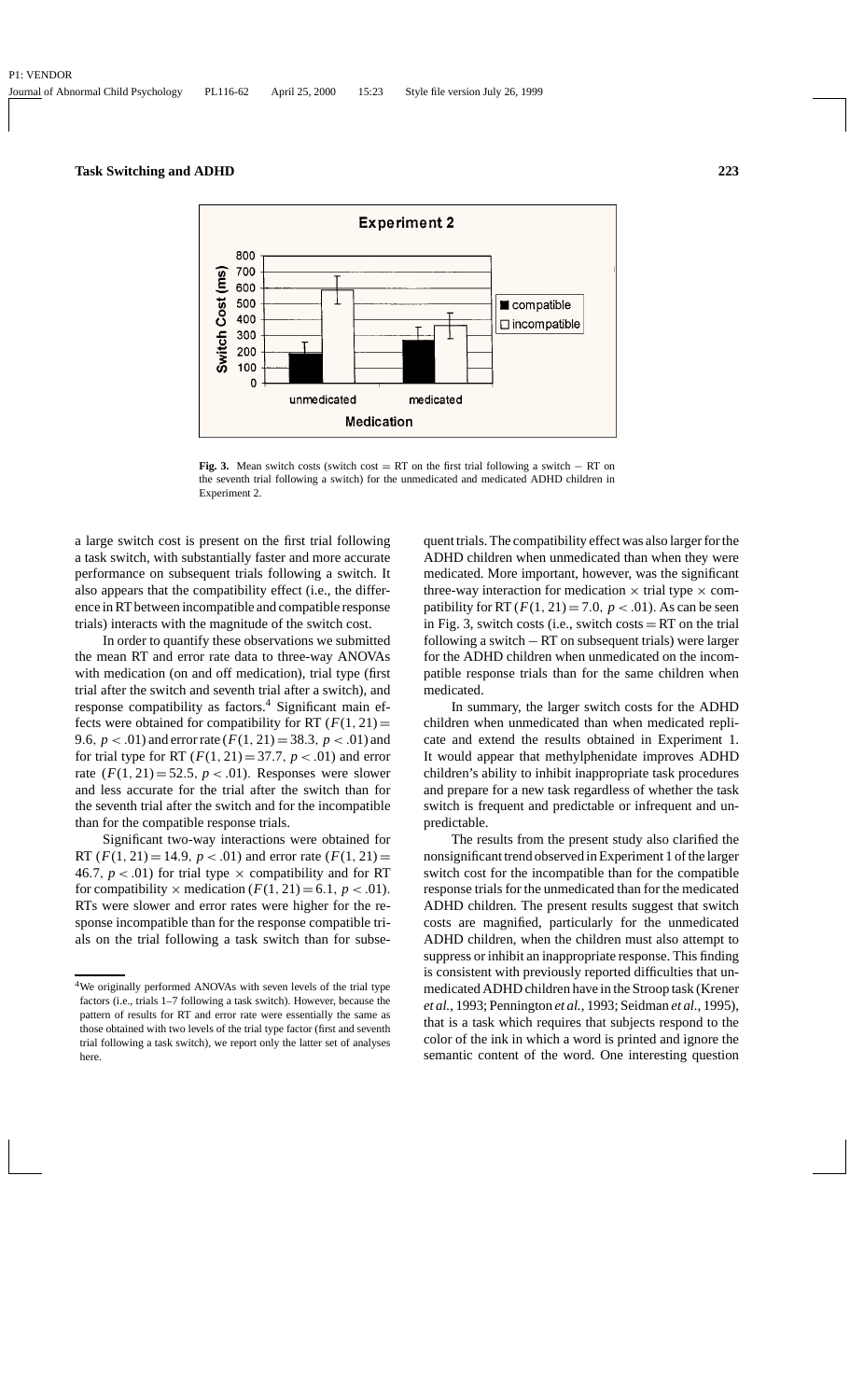is why the interaction among medication, trial type, and compatibility was significant in the present study, but not in Experiment 1?

One possibility concerns the differences between the versions of the switch tasks employed in the two studies. The fact that task switches were infrequent and unpredictable in the present study likely made it more difficult for the children to inhibit the inappropriate responses, a speculation that is consistent with the substantially larger compatibility effects, particularly for the error rate measures, observed in the present study than in Experiment 1. This increased difficulty in inhibiting the inappropriate response could, in turn, reduce the amount of time available for the children to prepare for the new task, thereby magnifying the switch costs observed in the incompatible response trials. In any event, it does appear that situations in which it is difficult to inhibit inappropriate responses within trial coupled with situations that do not allow much advance preparation for the inhibition of inappropriate task procedures result in a magnification of switch costs, especially for unmedicated ADHD children. However, it also appears that methylphenidate can dramatically improve the efficiency of the necessary executive control processes in such situations.

#### **GENERAL DISCUSSION**

In the present studies, we employed the task-switching paradigm both to contrast two different classes of ADHD models, inhibition-based models, and resource allocation/arousal models, and to more finely delineate the nature of inhibitory deficits associated with ADHD. The task-switching paradigm, which has been relatively well studied in cognitive psychology (Allport *et al.*, 1994; Gopher, 1996; Jerslid, 1927; Kramer *et al.*, 1999; Merian, 1996; Rogers & Monsell, 1995; Rubinstein *et al.*, in press), offers a number of potential advantages over the more familiar WCST for the study of executive control processes of unmedicated and medicated ADHD children. First, both reaction time and error rate measures are obtained in the task-switching paradigm, therefore enabling the investigator to assess potential speed/accuracy tradeoffs between conditions or experimental groups. Only error rate measures are obtained in the WCST. Second, although subjects are left to discover the task rules in the WCST, the rules for performing the tasks are explicit and well known in the task-switching paradigm. Thus, the emphasis in the task-switching paradigm is on the examination of task reconfiguration processes—that is, those executive control processes that are needed for the inhibition of inappropriate task sets and responses as well as those control processes required for the preparation for a new task. In essence, the task-switching paradigm enables the investigator to focus on a subset of the executive control processes that are needed to perform the WCST task, therefore allowing one to more finely differentiate between those control processes that are adversely influenced by ADHD and those that are not adversely affected. Third, there is both psychometric (Kramer *et al.*, 1999) and experimental data (Gopher, 1996; Rogers & Monsell, 1995; Rubinstein *et al.*, in press), which suggests that executive control and component task processes (i.e., the perceptual, memory, and motor processes needed to perform the individual tasks) can be functionally dissociated in the task-switching paradigm. Thus, one is able to examine the influence of ADHD on these two sets of processes.

Indeed, the results obtained in our two studies suggest that performance on the individual tasks (i.e., in conditions in which a single task is performed repeatedly) is equivalent for ADHD children on and off medication as well as for non-ADHD control children. The performance deficits observed for the unmedicated ADHD children appear to be localized to the trial following a task switch; that is, the trial that entails the use of executive control processes necessary for response and task set inhibition and preparation to perform the new task (Gopher, 1996; Kramer *et al.*, 1999; Rogers & Monsell, 1995; Rubinstein *et al.*, in press). Thus, our data are consistent with models of ADHD that posit a central role for deficits in executive control and, more specifically, inhibitory processes (Barkley, 1997; Quay, 1988, 1996).

Our data, particularly those obtained in Experiment 2, also suggest that the difficulties that ADHD children have in coordinating the performance of multiple tasks are mainly the result of incompatibilities between the response requirements of the tasks. The ADHD children on medication and the control children performed equivalently on both the switch and nonswitch trials to the unmedicated ADHD children when the responses for the two tasks were compatible. However, switch costs were magnified for the ADHD as compared to the control children (and for the unmedicated as compared to the medicated ADHD children) on the response-incompatible trials. Thus, these data begin to establish boundary conditions on the nature of inhibitory deficits experienced in ADHD.

The data are also informative with regard to the cognitive mechanisms that underlie ADHD. The failure to find performance differences between ADHD and control children for the nonswitch trials in the single-task and switch blocks in Experiment 1 is inconsistent with predictions of the resource allocation/arousal models, especially because performance was less efficient for the nonswitch trials in the switch blocks. Such models would predict larger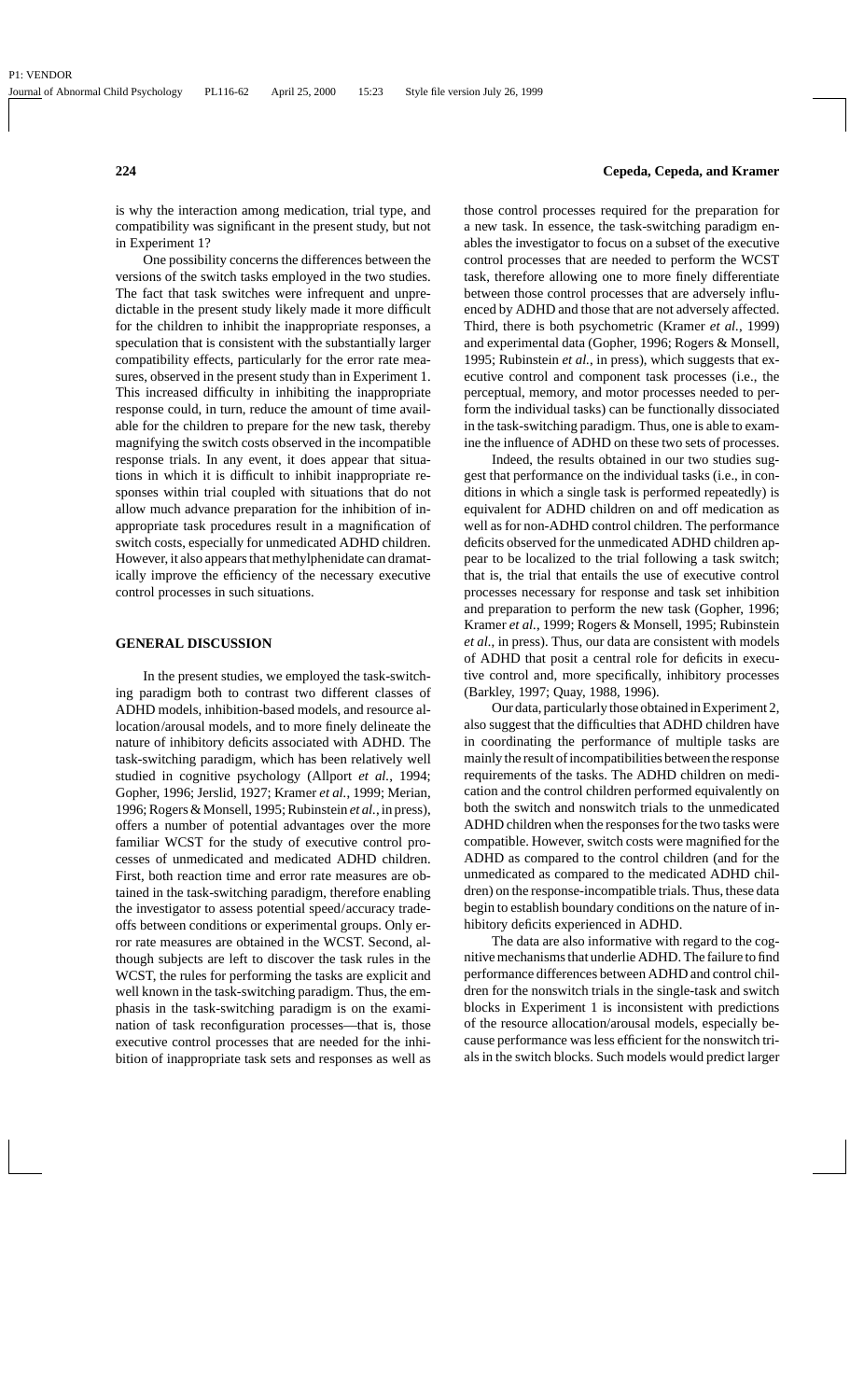#### **Task Switching and ADHD 225**

differences between ADHD and control children in situations that result in higher arousal and resource requirements. However, inhibition-based models of ADHD do not predict performance differences between ADHD and non-ADHD children in such conditions, assuming that requirements to inhibit or suppress inappropriate responses or task sets remain constant.

Although the present studies have provided a number of important insights into information processing deficits exhibited by ADHD children in an aspect of common everyday situations—that is, the ability to rapidly and accurately switch priorities among different tasks—there are a number of other issues that can be examined within the context of the task-switching paradigm. For example, Kramer *et al.* (1999) found that old and young adults could perform equivalently in the task-switching paradigm (i.e., the switch costs for young and old adults were the same) after a moderate amount of practice, as long as each of the tasks was explicitly cued. However, when the subjects were required to keep track of the number of times that they had performed one task in order to decide when to switch to the other task (e.g., switch tasks after five repetitions of a task), then the young adults substantially outperformed the older adults. Thus, older adults had a particular difficulty executing the executive control processes required for task switching concurrently with a high working memory load task (i.e., keeping track of when to switch without the aid of an explicit cue). In the two studies reported in the present paper, the children were presented with explicit cues to indicate which task was to be performed. Given previous studies, it is conceivable that ADHD children might also have greater difficulties with an increased memory load (Barkley *et al.*, 1996; Douglas, 1988; Seidman *et al.*, 1995).

The delay between a cue that indicates a particular task is to be performed and the task-relevant stimuli may also play a role in the efficiency with which ADHD children are able to disengage from one task and switch to another task. As indicated above, Rogers and Monsell (1995) manipulated the response stimulus interval (RSI) between tasks from 150 to 1200 ms and found substantial decreases in switch costs as the RSIs increased from 150 to 600 ms but relatively stable switch costs between RSIs of 600 and 1200 ms. On the basis of these results, the authors concluded that two different executive control processes could be distinguished in the task-switching paradigm, an endogenous stagelike process of task reconfiguration, which can be carried out in anticipation of the stimulus, and an exogenous task reconfiguration process, which is triggered by the appearance of a stimulus associated with the task to be performed. Whether these two control processes are intact and equally efficient in ADHD and non-ADHD children (or medicated and unmedicated ADHD children) is an important topic for future research.

A future study might also include a dimensional analysis of the relationship between dose of medication (both as mg/kg and as absolute dose), behavioral improvement (based on Hyperkinesis Index scores), and performance on the task-switching paradigm or an alternative index of inhibitory processing. Such a study would entail repeated testing as medication is incrementally adjusted in order to calculate a dose–response curve for both behavioral responses in the classroom and performance on laboratorybased tests of executive control and inhibitory processing efficiency.

#### **ACKNOWLEDGMENTS**

Portions of these data were presented at the 1997 and 1998 annual meetings of the American Academy of Child and Adolescent Psychiatry. The research was supported, in part, by an NIH grant (R01 AG12203) to the third author.

Thanks to Felecia Allen for help running ADHD subjects, and to Heidi Prioux, Meghan Campbell, Ty Montgomery, and Jonathan Reaves for assistance in running control subjects.

Correspondence can be addressed to Arthur Kramer (*akramer@s.psych.uiuc.edu*), Beckman Institute, University of Illinois, 405 N. Mathews Ave., Urbana, IL 61801.

### **REFERENCES**

- Allport, D. A., Styles, E. A., & Hsieh, S. (1994). Shifting intentional set: Exploring the dynamic control of tasks. In C. Umilta & M. Moscovitch (Eds.), *Attention and performance XV* (pp. 421–452). Cambridge, MA: MIT Press.
- Anderson, S. W., Damasio, H., Jones, R. D., & Tranel, D. (1991). Wisconsin Card Sorting Test performance as a measure of frontal lobe damage. *Journal of Clinical and Experimental Neuropsychology, 13*, 909–922.
- Barkley, R. A. Attention deficit-hyperactivity disorder. In E. J. Mash & R. A. Barkley (Eds.), *Treatment of Childhood Disorders* (pp. 39– 72). New York: Guilford Press.
- Barkley, R. A. (1997). Behavioral inhibition, sustained attention, and executive functions: Constructing a unifying theory of ADHD. *Psychological Bulletin, 121*, 65–94.
- Barkley, R. A., & Grodzinsky, G. M. (1994). Are tests of frontal lobe functions useful in the diagnosis of attention deficit disorders? *The Clinical Neuropsychologist, 8*, 121–139.
- Barkley, R. A., Grodzinsky, G., & DuPaul, G. J. (1992). Frontal lobe functions in attention deficit disorder with and without hyperactivity: A review and research report. *Journal of Abnormal Child Psychology, 20*, 163–188.
- Barkley, R. A., Murphy, K. R., & Kwasnik, D. (1996). Psychological adjustment and adaptive impairments in young adults with ADHD. *Journal of Attention Disorders, 1*, 41–54.
- Berg, E. (1948). A simple objective test for measuring flexibility in thinking. *Journal of General Psychology, 39*, 15–22.
- Berman, K. F., Ostrem, J. L., Randolph, C., Gold, J., Goldberg, T. E., Coppola, R., Carson, R. E., Herscovitch, P., & Weinberger,